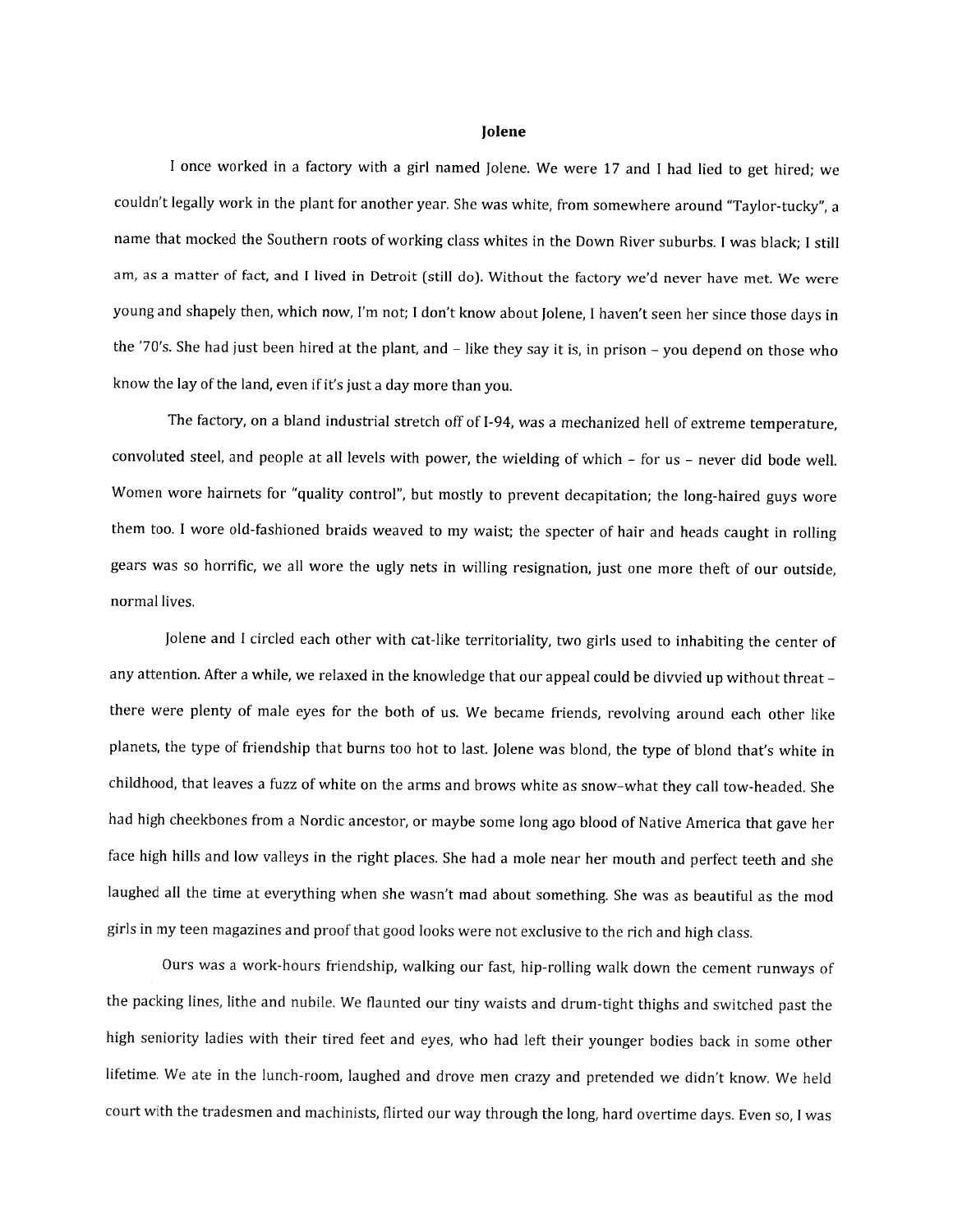dead serious, in ceaseless examination of my surreal, steel surroundings — Alice fallen onto the wrong side of the looking <sup>g</sup>lass, wanting to know just where and why <sup>I</sup> had landed.

<sup>I</sup> had landed in the blue-collar world of work after my pregnancy at <sup>16</sup> and my hard-headed refusal to return to school — my rebellion against the strictures of formal education, but also, though I'd never admit it, the humiliation of too-young motherhood. Those were the days when there was still shame in such <sup>a</sup> thing. The prospect of the factory met with the dismay of my businessman father and my mother (whom at that point, had never worked <sup>a</sup> day in her life except for <sup>a</sup> brief stint in his employ). Mine had been the first black family on the block in Highland Park, <sup>a</sup> then prosperous "suburb" in the middle of Detroit. My father was <sup>a</sup> record shop man amidst white bankers, salesmen, doctors—the solid middle class, in the days when that term didn't apply to blue collar folks, before proletarians had stock options and portfolios. More of "us" moved into the neighborhood, and my Talented Tenth peers were preparing for success, poised for <sup>a</sup> <sup>p</sup>iece of the professional American pie. The bottom line is - working in a factory was not exactly what was expected of me.

Jolene was <sup>a</sup> young mother too. Though for me, young and unwed meant abandoning my destiny, for jolene, from the poor and working class suburbs, it meant not escaping hers. If work in the <sup>p</sup>lant was my fall from grace, it was the height of good fortune for her, key to <sup>a</sup> future other than trapped in <sup>a</sup> trailer home.

There were <sup>a</sup> handful of blacks in the <sup>p</sup>lant, among them Miss Loretta, <sup>a</sup> bashful, hard-working woman from Down South who called our factory job the "plant-ation"; Indiana, small and yellow, who could work faster than anyone but fell behind on purpose so they couldn't her wear out like the machines. Fast Freddy dressed like <sup>a</sup> Technicolor <sup>p</sup>imp before he changed from his dancing clothes into his uniform each day; years later he had <sup>a</sup> 6-page spread in GQ magazine. There was brown-skinned Edna from Yazoo City, bright and funny, with sad eyes blacked from <sup>a</sup> husband's fists, before she finally got tired of it and he went to jail. Big, tie-tongued Bob, who never missed work; so soft-hearted that any woman so inclined could take all of his money, which we often did, Fine-as-wine Lynnette, who looked like <sup>a</sup> movie star and knew it, dreamed to be <sup>a</sup> flight attendant and leave us behind in the factory (which she eventually did). The Blacks were an island in <sup>a</sup> sea of suburban whites and they kept their eyes on me, lest <sup>I</sup> prove to be too smart and fast for my own good or theirs, causing trouble with my brick sh...house body or rebelling against the ways that they'd learned to survive.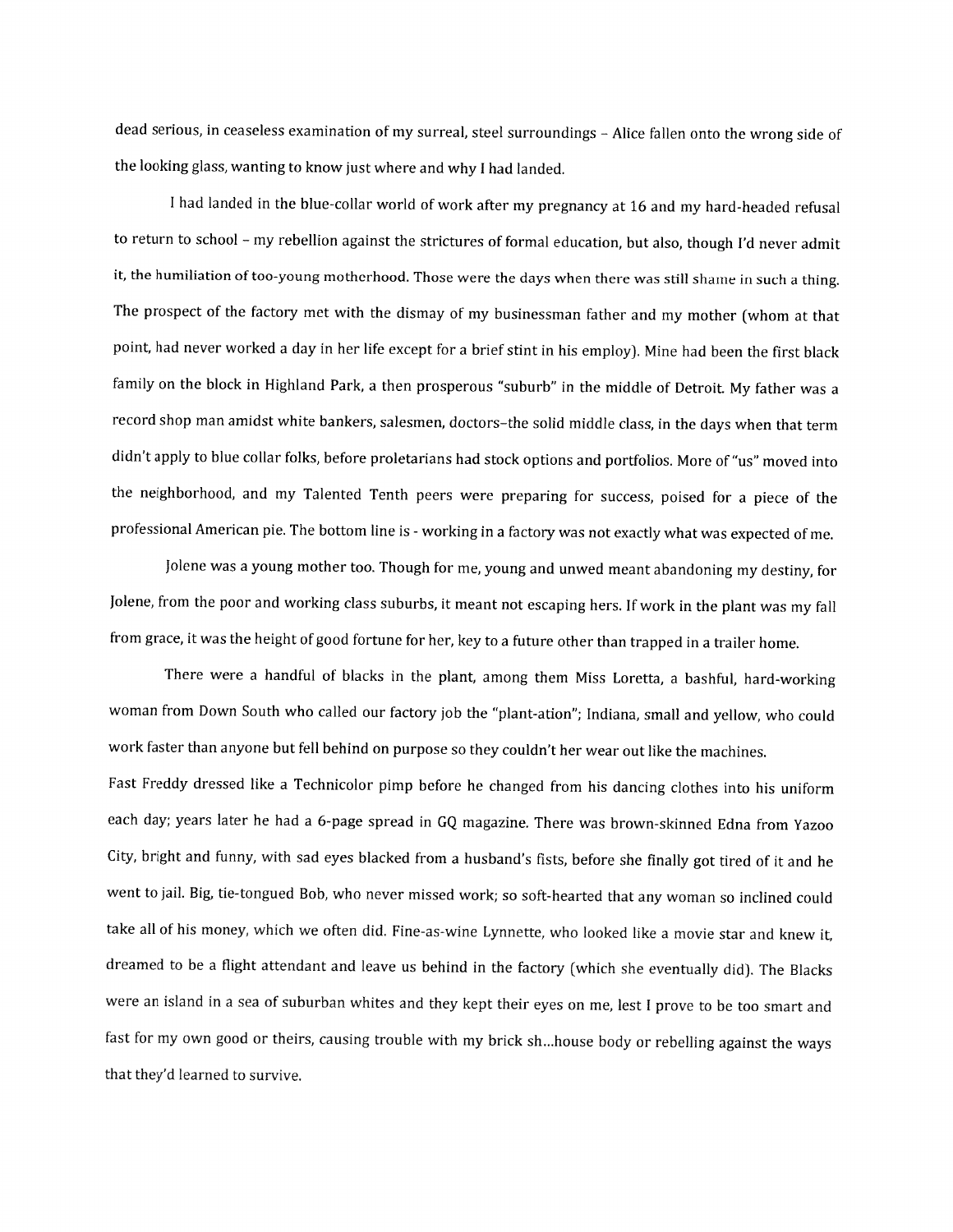At first, <sup>I</sup> was unaccustomed to the whites of the working class, and <sup>I</sup> eyed in amazement these folks too - Willadean with a Tennessee twang and black-dyed hair, who knew the most important things one could have were good work shoes and <sup>a</sup> good man. There were white men born in towns Down South who had aimed dogs and hoses on brown <sup>g</sup>irls like me, bikers in regalia with chains on long wallets holding Zig-Zags and money for weed. There was Theresa from Germany who clucked about and pulled me under her wings, and family men working double-shifts to pay for their American dreams. There were engineers and machinists, exacting and smug in their skills, who more or less looked out for all of us—the people and the machines - and we grudgingly looked up to them, even if they were with supervisors during hunting season. I managed <sup>a</sup> wary co-existence with all of my new co-workers at first, and then settled into the realization that they were all "just people". Eventually, <sup>I</sup> became their leader. But that's another story.

We wore skin tight, high-waist Levis, denim corsets that noosed our torsos into tight circles small enoug<sup>h</sup> for <sup>a</sup> man's hands to wrap around and touch fingers front to back. Even childbirth could not destroy our strong, young curves; motherhood only gave us more of what got us in trouble in the first <sup>p</sup>lace. Our jeans were threadbare in all the right <sup>p</sup>laces that implied rubbing against all the wrong things. We were locked together in beauty and failure and rebellion. We never buttoned our uniforms; the white lab-coat hems flew behind us as we sashayed down cinder block halls. We raced past the women with wisdom and seniority to get to the source of real attention — the guys whom we looked right in the eyes as we smoked cigarettes on the loading docks, letting them think they were smarter than us and might have <sup>a</sup> chance, never letting on they were wrong on both counts. Bra's burned on TV and we didn't wear them, proud that no one could make us, and mostly, because they stood quite nicely on their own. <sup>A</sup> supervisor, Phil, had his eye on Jolene and me, and when we'd bust into his office to report <sup>a</sup> mishap on the line, or stomped about some new imposition on our lives he'd sit up, unable to tear his eyes away from breast level, calling us "High Beams" as if he was being original. We'd roll our eyes and swivel back to our machines, letting him know that whatever he was thinking, it was out of the question.

When the line broke down or shut down early, we jumped in cars and hit the gravel road behind the <sup>p</sup>lant, and flew to the bar where we'd we stay 'til last call. By closing time we'd be knee-deep in beer and Southern Comfort and 7-Up, or Jack Daniels with a Pepsi chaser (this was back in the days when I still ruined my liquor). By closing time we'd be sloshed and stumbling, the bar full of eye-lined, hard-drinkin' women and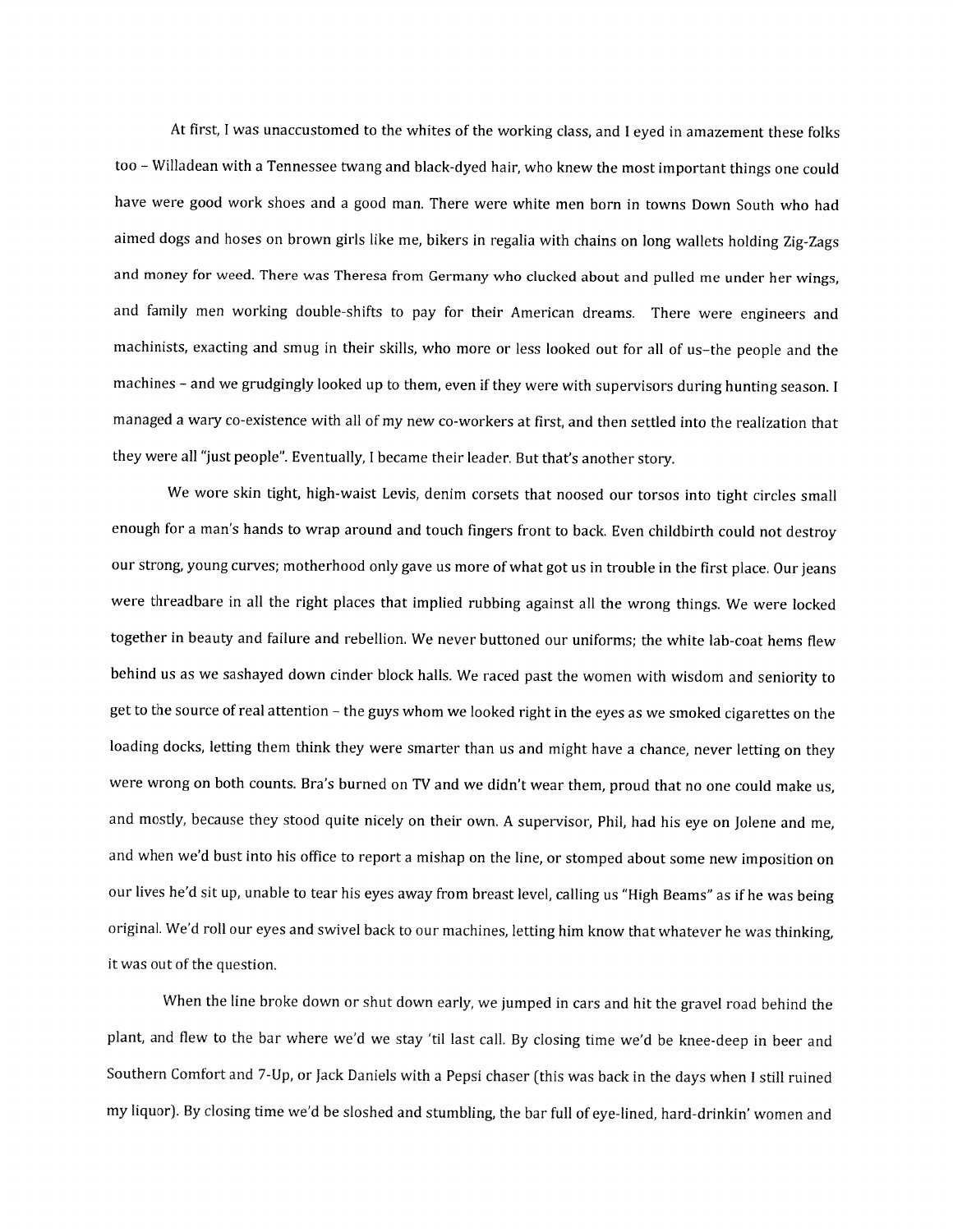wanna' be cowboys chained to assembly jobs and wives who read Harlequin Romances. Sometimes we'd sing, drunk and off-key:

"You picked a fine time to leave me Lucille...with four hungry children and a crop in the field....I've had some bad times, been through some sad times, But this time the hurt it won't heal...You <sup>p</sup>icked <sup>a</sup> fine time to leave me Lucille"

The jukebox was full of those Kenny Rodgers songs, and ballads of Elvis and Patsy Cline. Some barmaids could fight you like <sup>a</sup> man, and, by night's end, saw-dust and sickness lined the bathroom floors. <sup>I</sup> know that <sup>I</sup> was watched over by the God that <sup>I</sup> didn't believe in at the time, on those nights after last call. I'd be driving home, to the Far East Side, cold drunk on <sup>a</sup> coal black highway, hand slapped over one eye to keep the center line of 1-94 from blurring double. That I didn't die or kill, I now attribute to <sup>a</sup> force miraculous.

It was June - suddenly summer - and I'd been at the plant for eight months. The weather turned <sup>g</sup>lorious and <sup>I</sup> left it outside each day while <sup>I</sup> went in for the afternoon shift at three. Day after day <sup>I</sup> was missing the summer, getting off work at midnight, or two or three a.m. <sup>I</sup> should have been graduating high school, going to the prom, and here <sup>I</sup> was punching <sup>a</sup> clock every day. In an awful, absurd epiphany, it occurred to me that there was no more "summer vacation" like in school, year after year, since kindergarten. In this new world of work you might ge<sup>t</sup> <sup>a</sup> week off, maybe two, but certainly not <sup>a</sup> whole summer. This revelation was an awful surprise, and it hit me very hard.

Jolene and <sup>I</sup> were working in separate departments, and the summer heat combined with the inferno inside turned the whole <sup>p</sup>lant into <sup>a</sup> sauna, Grease oozed from the gears of the conveyor belts and even up out of the bricks in the floor; both working and walking were <sup>a</sup> dangerous proposition. We toiled in <sup>a</sup> steam bath of production quotas, eight, ten, twelve hours <sup>a</sup> day. Some vomited in the heat, some passe<sup>d</sup> out; the supervisors handed out salt tablets. From the catwalk, you could see waves of heat quavering over our steaming heads; in the flat and flickering fluorescent light, the sweating, moving limbs and machinery were <sup>a</sup> vision of <sup>a</sup> different kind of hell. Angry conflicts spit into the air at the smallest provocation or supervisory order. There was talk of <sup>a</sup> walk-out but no one dared to face the wrath of the company and union both.

Still, out in the parking lot, on breaks and at lunchtime, parties sprang from trunks of cars and the backs of station wagons. Eight-track tapes <sup>p</sup>layed Willie Nelson, Bowie, Marvin Gaye; beer and weed hidden from the security guards — who go<sup>t</sup> high among themselves. In this cauldron of heat, rage and music, love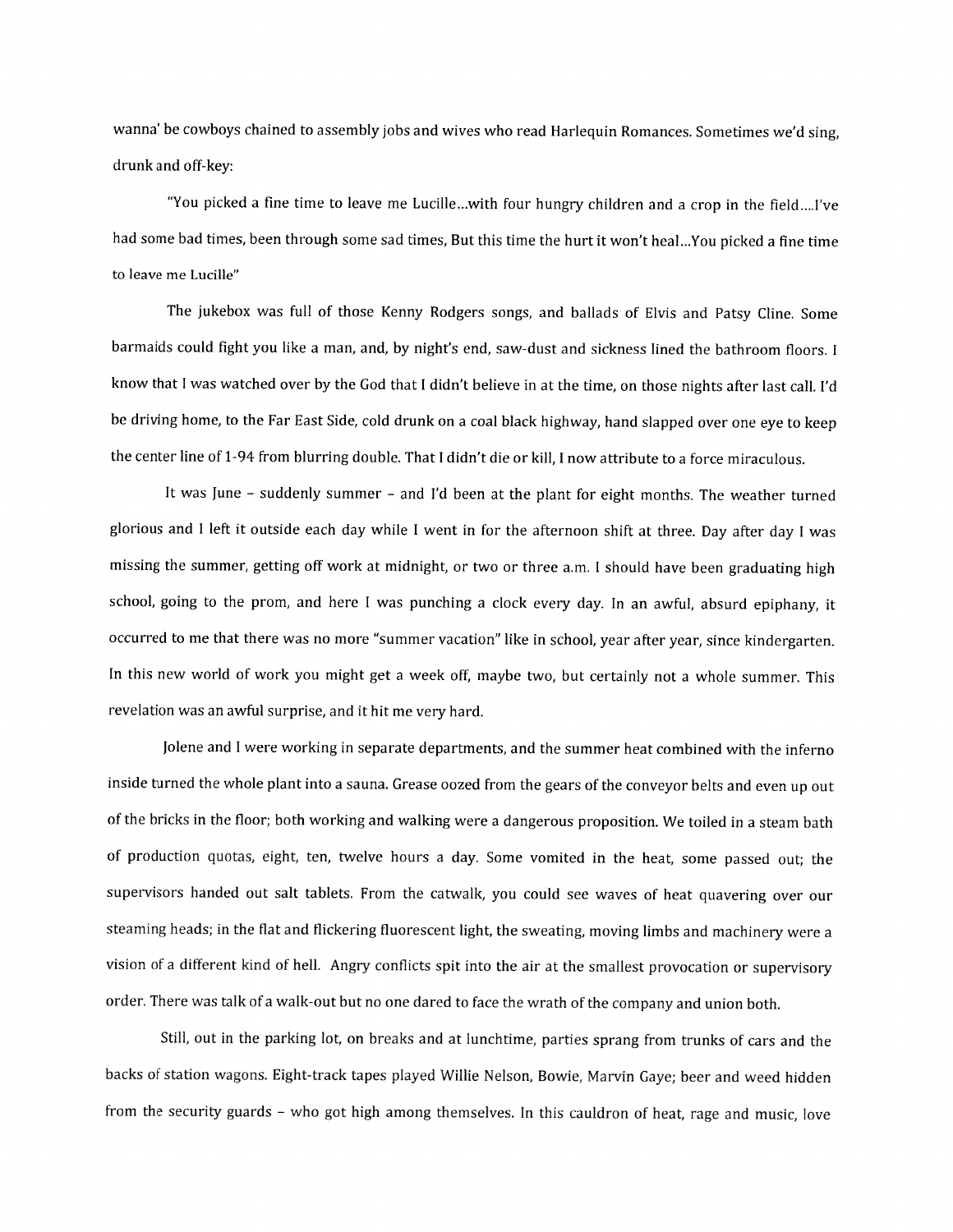affairs bubbled up among single and married alike; furtive grappling behind storage rooms and stacks of wooden pallets, full-blown trysts during the midnight shift in motels on the way home. The next day was still hot and you still went back to work.

One day, during <sup>a</sup> break-down on the line, <sup>I</sup> slipped away. Not far of course, for the line would start up and I'd better be there, or else. <sup>I</sup> hid behind boxes and machines to furiously read <sup>a</sup> page or two of Flaubert, Hershey, Hegel. Not just me, for in the <sup>p</sup>lant there were real scholars. Some discuss issues of the day like career diplomats from their designated spots in the lunchroom, while others study in silent, desperate reading, sneaking brief, hungry moments of escape. <sup>I</sup> looked for the best route to dodge the foreman and slipped through the back of the line, tipping carefully on the oil-slick floors, past the press where <sup>a</sup> lady had lost two fingers—one in one year and one the next. <sup>I</sup> slipped past the maintenance tool shed, over <sup>a</sup> pallet of supplies, past bins of packing boxes, then made it around the hi-b shack. Finally, drenched in sweat, <sup>I</sup> reached my destination, the railcar dock.

Away from the suffocating heat in the <sup>p</sup>lant, it was <sup>a</sup> fine June day of <sup>a</sup> hot and bright new summer. <sup>I</sup> blinked in the clean, clear sunlight, and <sup>I</sup> could smell the hay used to pack equipment, and the blue wildflowers and wheat that grew along the railroad tracks. The <sup>p</sup>lant was on old farmland and there was still <sup>a</sup> rural beauty to anything that had escaped the industrial maw. The dock was <sup>a</sup> massive barn, high and open ended so train cars could be maneuvered in and out on tracks embedded in the floors. <sup>A</sup> car would be uncoupled, unloaded and emptied of raw materials, then days or weeks later, hitched up and rolled away. The train was <sup>a</sup> mammoth thing, its wheels higher than the top of my head; <sup>a</sup> sleeping mastodon of steel. Sometimes <sup>a</sup> car would be bright yellow or red, depending on the cargo, or huge tankers filled with oil or some other liquid commodity. Young guys - restless and trapped in the <sup>p</sup>lant on the hot summer days, when they'd rather be at the beach -would climb up the sides, twenty feet high, and smoke <sup>a</sup> joint on top of the car, unseen by nosy supervisors or worrisome chicks. <sup>I</sup> listened closely; <sup>I</sup> was lucky today, and all alone. <sup>I</sup> walked the length of the car and snatched off my hairnet, to feel the breeze blow cool through my braids. <sup>A</sup> beam of sunshine from <sup>a</sup> vent in the roof made <sup>a</sup> square on the floor ahead of me, and <sup>I</sup> watched motes of dust and grain float in <sup>a</sup> tube of light from the sky to the floor. <sup>I</sup> walked over and stood in the patch of sun, as if that square of floor-bound light held the last vestige of my life long ago.